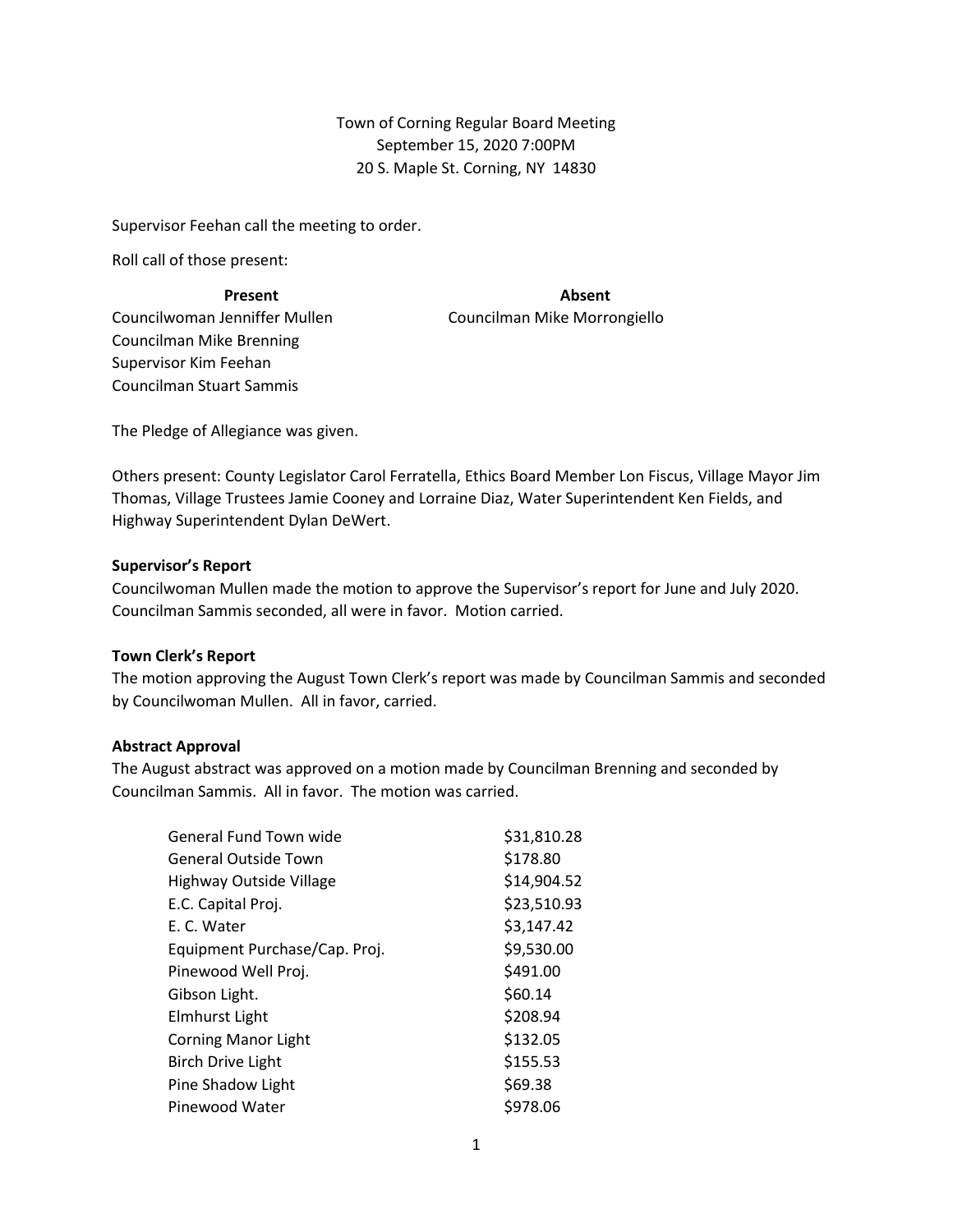| Hornby Rd. Water         | S47.67      |
|--------------------------|-------------|
| E. C. Consolidated Water | \$3,366.55  |
| <b>TOTAL</b>             | \$89,091.27 |

### **Highway MEO Search**

Councilwoman Mullen made the motion to approve Highway Superintendent DeWert to begin the process of vetting a Highway MEO. Councilman Brenning seconded. All were in favor to discuss. Motion carried. Soon one of the highway employees will be going off on disability for surgery. This leaves the crew short-handed, as they are already down a crew member since the deputy retired in April.

### **Deputy Appointment**

Ken Fields was approved as the Deputy Highway Superintendent on a motion made by Councilwoman Mullen and seconded by Councilman Sammis. All in favor, motion carried.

# **Resolution #57**

Councilwoman Mullen made the motion to authorize the Supervisor to modify the SW4 Fund of the 2020 budget in the following manor. WHEREAS, the Town of Corning will pay off the interfund loan between Hornby Road Water and the General Fund one year earlier to save interest expense by appropriating fund balance; BE IT RESOLVED, the Supervisor is hereby authorized to modify the 2020 budget as follows:

| SW4-599 Appropriated Fund Balance                                     | \$1.379.00 |            |
|-----------------------------------------------------------------------|------------|------------|
| SW4-960 Appropriations                                                |            |            |
| Sub Account SW4-9789.4 (other LT debt Principal)                      |            | \$1.379.00 |
| Councilman Sammis seconded. All were in favor and the motion carried. |            |            |

#### **Resolution #58**

The motion authorizing the Supervisor to modify the 2020 budget closing out the Corning Manor Capital Project Fund was made by Councilwoman Mullen and seconded by Councilman Brenning. All in favor. Motion carried. WHEREAS, the Town of Corning went to long term financing on its water projects; BE IT RESOLVED, the Supervisor is herby authorized to close out the Corning Manor Capital Project Fund and transfer the remaining proceeds to the operating fund.

#### **Resolution #59**

On a motion made by Councilwoman Mullen and seconded by Councilman Sammis, the Supervisor is authorized to close out the East Corning Extension #1 Capital Project Fund. All in favor. The motion carried. WHEREAS, the Town of Corning went to long term financing on its water projects; BE IT RESOLVED; the Supervisor is hereby authorized to close out the East Corning Extension #1 Capital Project Fund and transfer the remaining proceeds to the operating fund.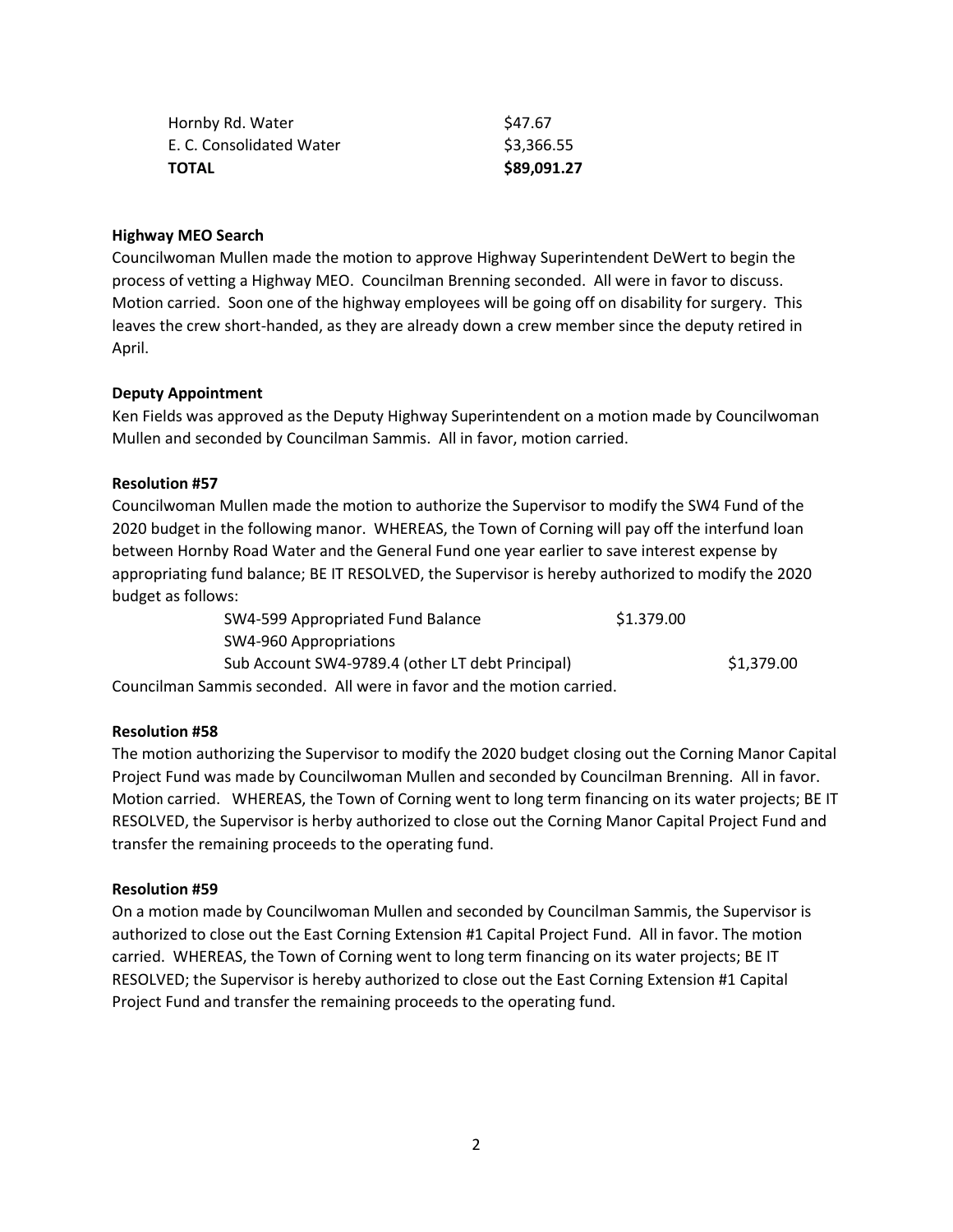## **Resolution #60**

Councilwoman Mullen made the motion approving the Supervisor to close out the Pinewood Well Capital Project Fund, Councilman Sammis seconded. All in favor. Motion carried. WHEREAS, the Town of Corning went to long term financing on its water projects; BE IT RESOLVED, the Supervisor is hereby authorized to close out the Pinewood Well Capital Project Fund and transfer the remaining proceeds to the operating fund.

## **Resolution #61**

The motion authorizing the Supervisor to modify the budget as follows was made by Councilman Brenning and seconded by Councilman Sammis. All were in favor and the motion carried. WHEREAS, the Town of Corning has included in the 2020 Budget \$10,000.00 for the Town Hall Building Reserve and \$7,000.00 for the Accrued Employee Benefit Payout Reserve Fund; BE IT RESOLVED, the Supervisor is hereby authorized to transfer these amounts into their respective Reserve Accounts.

### **Code/Building Permit Report**

The Code and Permit reports were approved on a motion made by Councilwoman Mullen and seconded by Councilman Sammis. All in favor. Carried.

### **Building & Grounds Report**

The motion to approve the August report was made by Councilwoman Mullen and seconded by Councilman Brenning. All in favor. Motion carried.

#### **August Highway Report**

On a motion made by Councilman Brenning and seconded by Councilman Sammis the highway report for August 2020 was approved. All in favor and the motion was carried.

#### **Visitors Comments**

Village Trustee Diaz asked what the Board was going to do about the water contract. Supervisor Feehan stated that Attorney Ryan was handling it. Ms. Diaz appeared to not like the answer and again demanded an explanation. Supervisor Feehan reminded her this a comment session and not a question session. Ms. Diaz again expressed her dissatisfaction and again demanded an answer. Supervisor Feehan ignored her outbursts and asked for other comments. County Legislator Ferratella discussed the Legislatures memorializing resolution asking the Governor to rescind the emergency declaration so we can all have our freedom back. Supervisor Feehan would like the Town to participate as well.

#### **Executive Session**

At 7:16 Pm Councilwoman Mullen made a motion to leave regular session to enter into an executive session regarding codes and a possible latigos matter. Councilman Brenning seconded. All in favor, carried.

Councilman Brenning made the motion to leave the executive session with Councilwoman Mullen seconding. All were in favor. Carried.